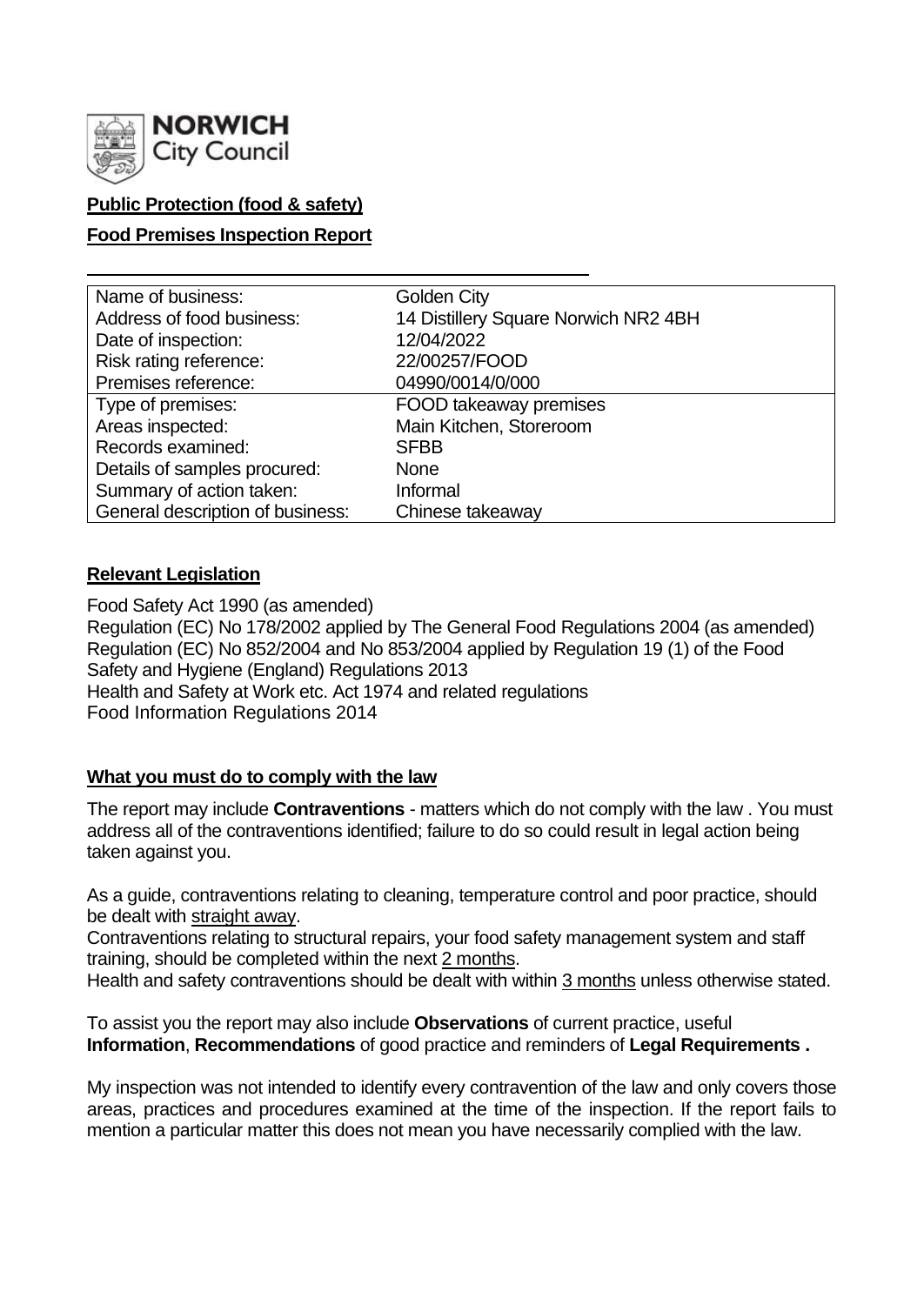# **FOOD SAFETY**

### **How we calculate your Food Hygiene Rating:**

The food safety section has been divided into the three areas which you are scored against for the hygiene rating: 1. food hygiene and safety procedures, 2. structural requirements and 3. confidence in management/control procedures. Each section begins with a summary of what was observed and the score you have been given. Details of how these scores combine to produce your overall food hygiene rating are shown in the table.

| <b>Compliance Area</b>                     |          |    |           | <b>You Score</b> |               |    |           |                 |          |
|--------------------------------------------|----------|----|-----------|------------------|---------------|----|-----------|-----------------|----------|
| Food Hygiene and Safety                    |          |    |           | 0                | 5             | 10 | 15        | 20              | 25       |
| <b>Structure and Cleaning</b>              |          |    | 0         | 5                | 10            | 15 | 20        | 25              |          |
| Confidence in management & control systems |          |    | 0         | 5                | 10            | 15 | 20        | 30 <sub>1</sub> |          |
|                                            |          |    |           |                  |               |    |           |                 |          |
| <b>Your Total score</b>                    | $0 - 15$ | 20 | $25 - 30$ |                  | $35 - 40$     |    | $45 - 50$ |                 | > 50     |
| <b>Your Worst score</b>                    | 5        | 10 | 10        |                  | 15            |    | 20        |                 |          |
|                                            |          |    |           |                  |               |    |           |                 |          |
| <b>Your Rating is</b>                      | 5        |    |           | 3                | $\mathcal{P}$ |    |           |                 | $\Omega$ |

Your Food Hygiene Rating is 5 - a very good standard



## **1. Food Hygiene and Safety**

Food hygiene standards are high. You demonstrated a very good standard of compliance with legal requirements. You have safe food handling practices and procedures and all the necessary control measures to prevent cross-contamination are in place. Some minor contraventions require your attention. **(Score 5)**

### Contamination risks

**Contravention** The following exposed ready-to-eat food and or its packaging to the risk of cross-contamination with foodborne bacteria from raw meat or unwashed fruits and vegetables:

- uncovered curry sauce stored near rear door and behind food handlers
- the underside of stacked containers in contact with open food below
- cups were being stored in dried goods in food containers

**Legal requirement** At all stages of production, processing and distribution, food must be protected from any contamination likely to render it unfit for human consumption, injurious to health or contaminated in such a way that it would be unreasonable to expect it to be consumed in that state.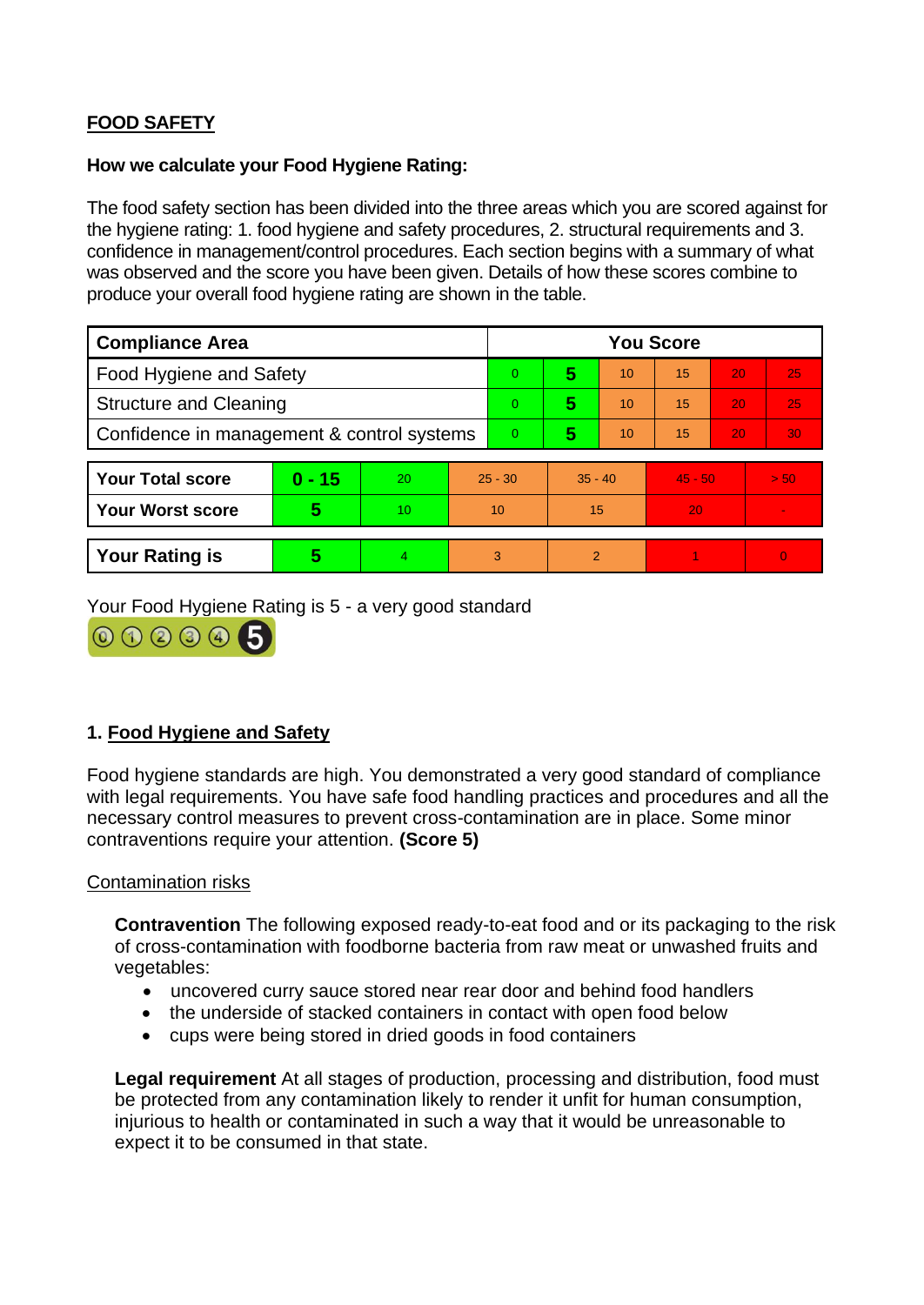Hand-washing

**Observation** I was pleased to see handwashing was well managed.

### Personal Hygiene

**Observation** I was pleased to see that standards of personal hygiene were high.

### Temperature Control

**Observation** I was pleased to see you were able to limit bacterial growth and/or survival by applying appropriate temperature controls at points critical to food safety and that you were monitoring temperatures.

**Recommendation** It is a government recommendation that eggs are stored in the fridge

### Unfit food

**Contravention** The following food was unfit (and was seized or destroyed in my presence) because it was past its use by date:

• bean sprouts were being stored beyond their 'Use by' date of 11/4

**Recommendation** You should have a system to identify when open or prepared foods need to be used by or discarded, to ensure the food is fit for consumption. I recommend you apply labels which give a date that is 2 days after the day of production e.g. if food is opened on Monday it should be used by the end of Wednesday (an exception is rice which should not be kept longer than 24 hours)

#### Poor Practices

**Contravention** The following matters represented poor practice and if allowed to continue may cause food to become contaminated or lead to its deterioration:

• leeks were being stored beyond their 'Best before date of 2/4 and 10/4

**Guidance** It is an offence to use food which is not of the nature, substance or quality demanded by the consumer. Food sold passed it's 'best before' date could be of a reduced quality so you must check it is OK before you use it.

### **2. Structure and Cleaning**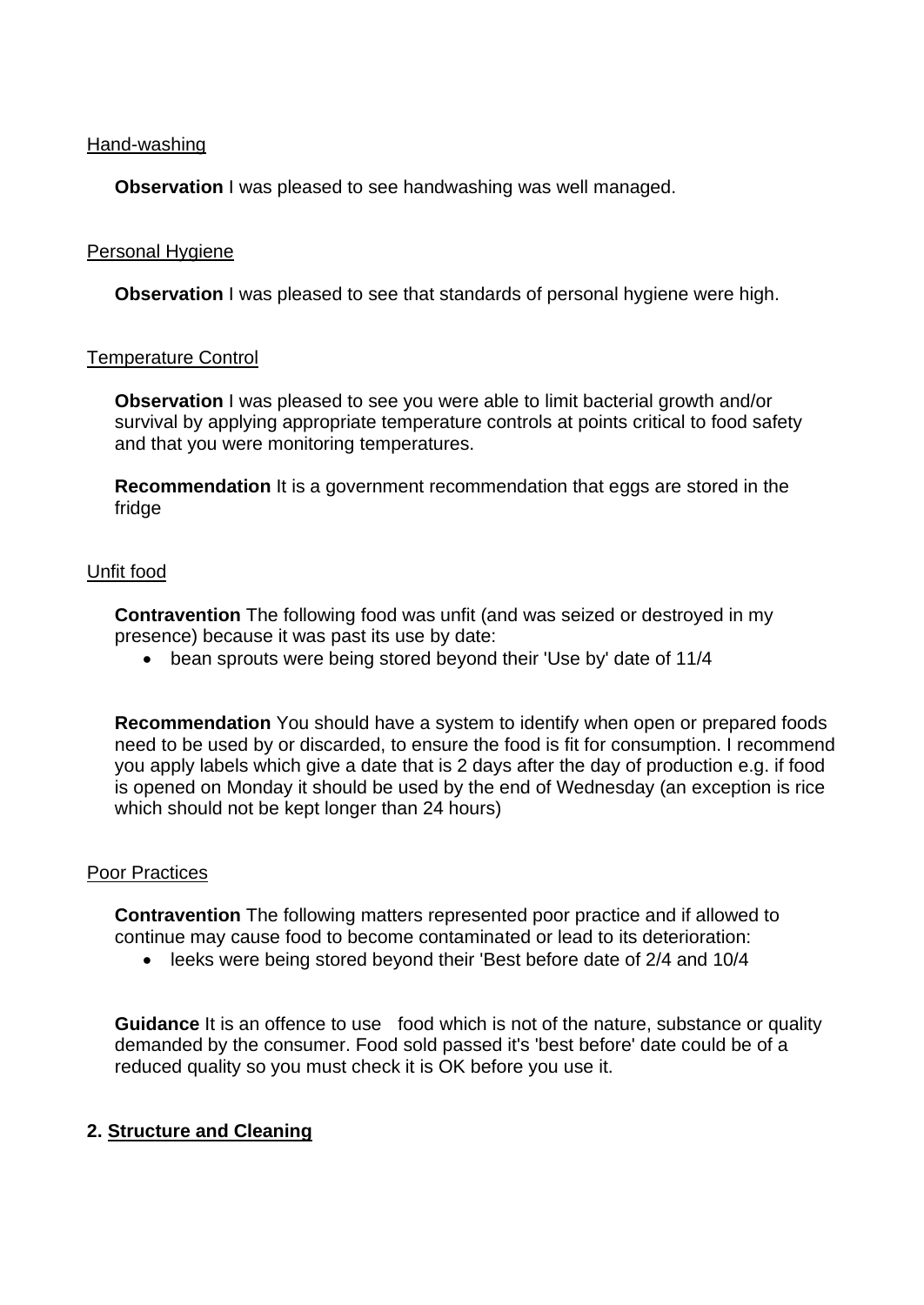The structure facilities and standard of cleaning and maintenance are all of a good standard and only minor repairs and/or improvements are required. Pest control and waste disposal provisions are adequate. The minor contraventions require your attention. **(Score 5)**

## Cleaning of Structure

**Contravention** The following items were dirty and require more frequent and thorough cleaning:

- wall behind wok station
- pipework

### Cleaning of Equipment and Food Contact Surfaces

**Contravention** The following items are dirty and must be cleaned::

- cups stored in dried goods containers
- interior drawer to fridge
- interior to storage containers storing dried foods
- wheels to equipment
- legs to equipment

## Cleaning Chemicals, Materials, Equipment and Methods

**Contravention** The following evidence demonstrated your cleaning materials, equipment and methods were not sufficient to control the spread of harmful bacteria such as E. coli 0157 between surfaces:

• sourers were badly worn

### Maintenance

**Contravention** The following had not been suitably maintained and must be repaired or replaced:

- fly screen III fitting
- split seals to chest freezer
- split seals to upright fridge

### Facilities and Structural provision

**Observation** I was pleased to see the premises had been well maintained and that adequate facilities had been provided.

### Pest Control